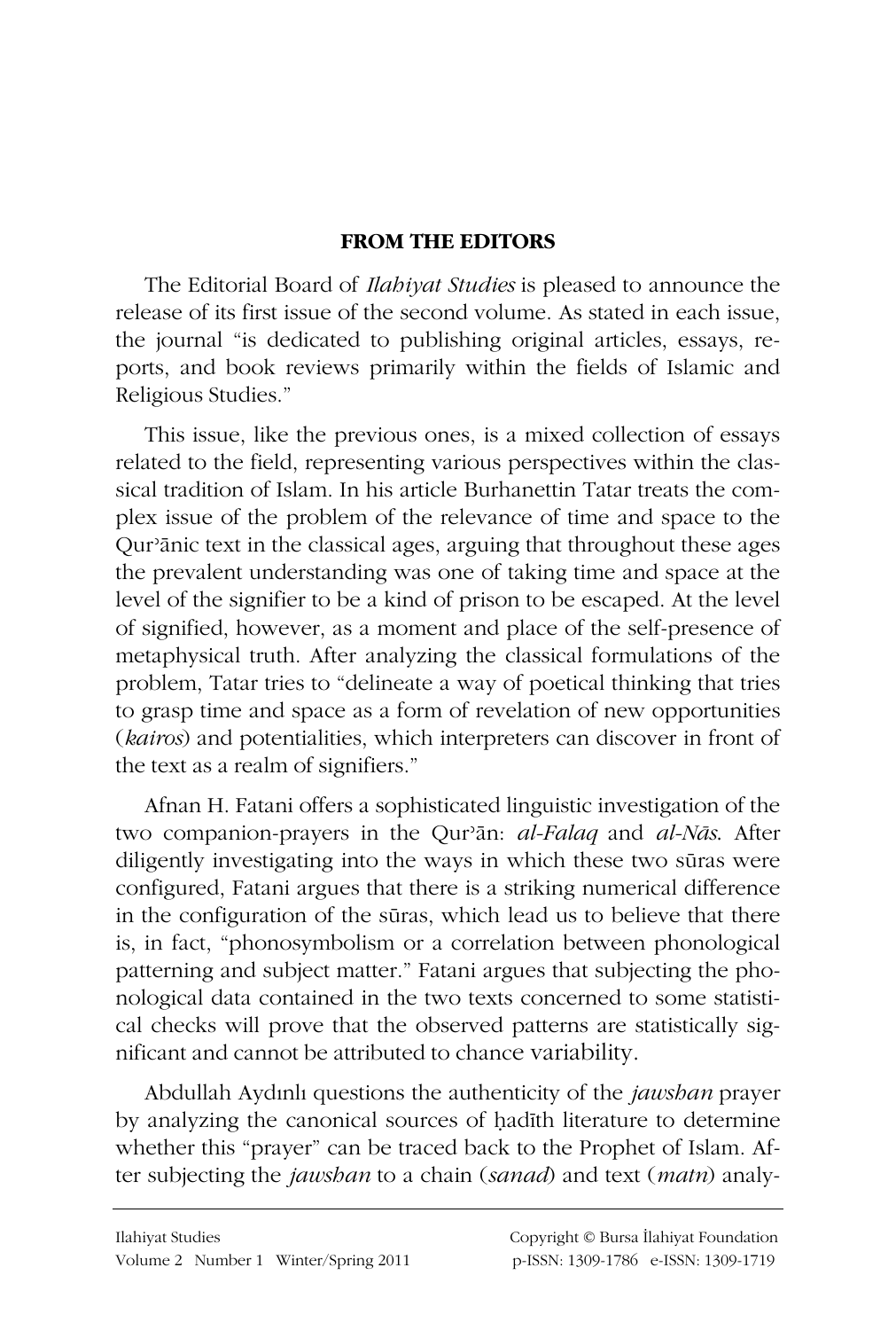sis, Aydınlı concludes that there is neither a reliable source nor a valid set of academic criteria that would prove that the text concerned is attributable to the Prophet. Aydınlı speculates that this prayer, instead, might have appeared first within the "Shi'i world" and only later was introduced to the "Sunni world."

M. Lutfullah Karaman's article is a type of socio-historical account of one of the least known topics of the late Ottoman/early Modern Turkey and Yemeni relations of the twentieth century. Based upon a series of documents extant in the Republican Archives of the Turkish Prime Ministry, he narrates the plight of the civil servants, administrators, officers, pensioners, widowers and orphans, referring to them as Ottoman sons and daughters who were left to the mercy of the local administrators on the plains of Yemen. Despite a number of pleas for help directed to both Istanbul and Ankara governments, those who were left behind did not get any real answers from neither of them, which makes the story even more tragic.

In his essay Orhan Ş. Koloğlu presents a nuanced analysis of the multiple theories of creation in the Islamic theological tradition. Koloğlu argues that while a considerable number of atomist theologians establish the existence of God and the createdness of the world on the basis of atomism, the Mu'tazilī theologian al-Nazzām, among others, preferred the theory of latency (kumūn), which has two different versions: the comprehensive theory of latency and the limited theory of latency. The essay attempts to examine Ibn Hazm's views of the theory of latency in contrast to atomism and presents his thoughts on creation, concluding that although Ibn Hazm accepted some examples provided in support of the theory of latency, he nonetheless does not regard it as a theory of nature.

As the editors, we will continue to present the full range of approaches to Islamic studies as well as study of religion(s), and of religious traditions of the world in and through *Ilabiyat Studies*. To this end, we gladly welcome any work that would elaborate on and/or even take a critical stance towards any of the essays presented in any issue of the journal. We look forward to maintaining a commitment to this diversity of voices and welcome contributions from across the academic fields.